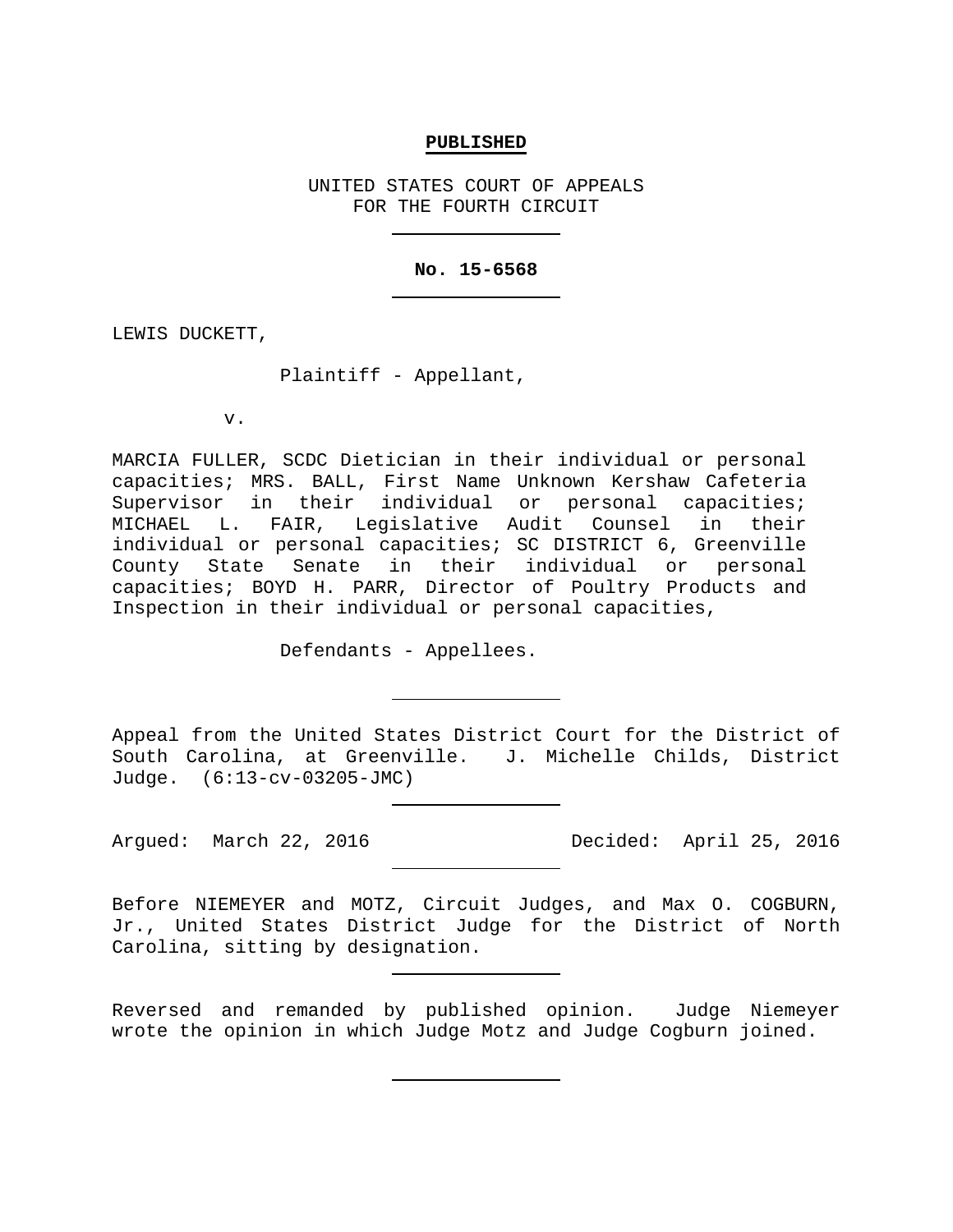**ARGUED**: Ricardo Camposanto, UNIVERSITY OF VIRGINIA SCHOOL OF LAW, Charlottesville, Virginia, for Appellant. Sheila M. Bias, RICHARDSON PLOWDEN & ROBINSON, P.A., Columbia, South Carolina, for Appellees. **ON BRIEF**: Stephen L. Braga, Counsel of Record, Kaitlyn Tongalson, Third Year Law Student, Appellate Litigation Clinic, UNIVERSITY OF VIRGINIA SCHOOL OF LAW, Charlottesville, Virginia, for Appellant. Caleb M. Riser, RICHARDSON PLOWDEN & ROBINSON, P.A., Columbia, South Carolina, for Appellees.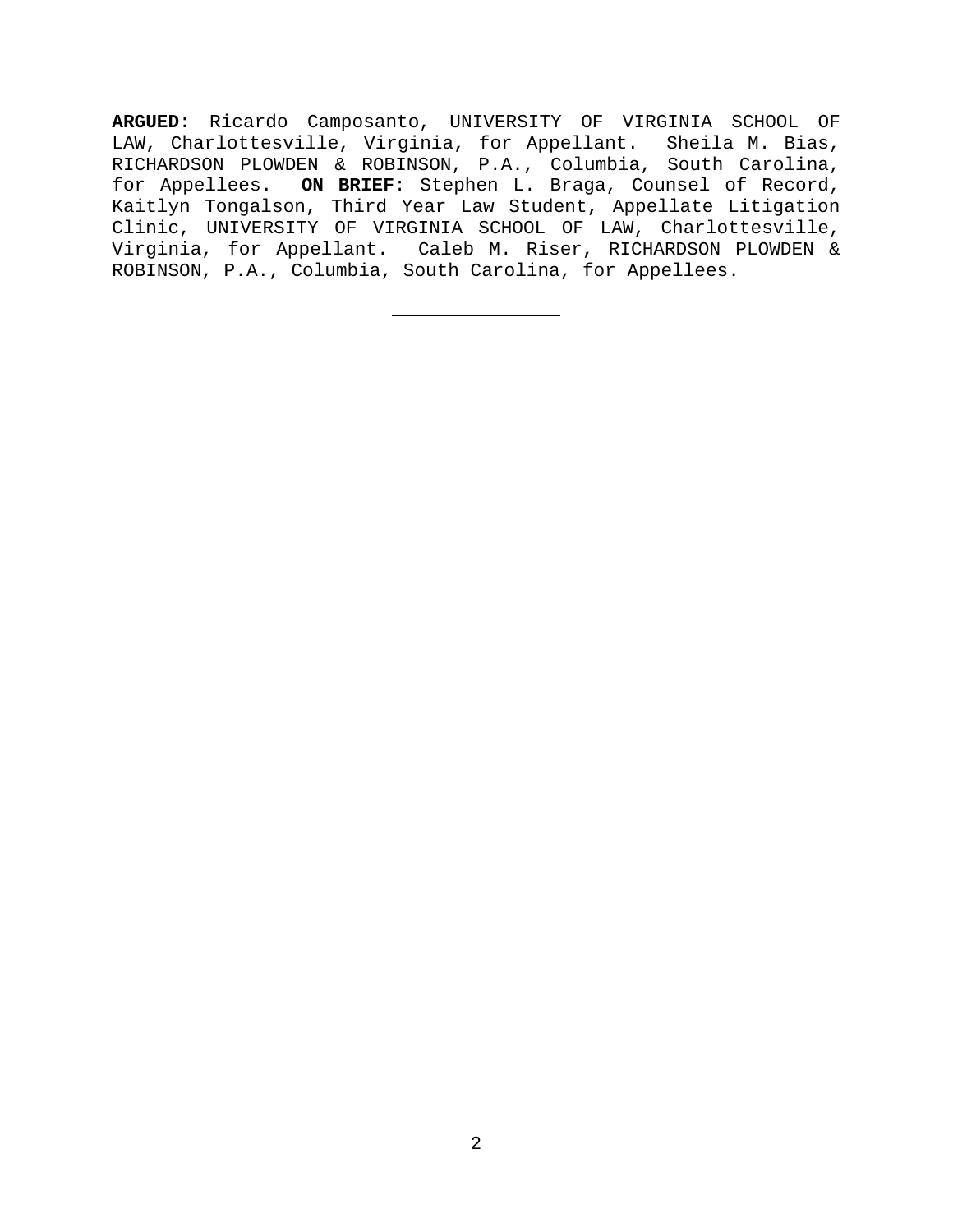NIEMEYER, Circuit Judge:

Lewis Duckett commenced this action against employees of the South Carolina Department of Corrections ("SCDC") and others, alleging that the food served to him at the Kershaw Correctional Institution, a prison managed by the SCDC, was so deficient as to violate his Eighth Amendment rights. The form of Duckett's complaint and the claims made are virtually the same as a complaint filed against SCDC employees by a fellow inmate in 2010, which the district court dismissed on the merits.

On the state defendants' motion in this case, the district court dismissed Duckett's complaint under Federal Rule of Civil Procedure 12(b)(6), concluding that, because Duckett would have benefited if his fellow inmate's 2010 suit had been successful, he is barred by the doctrine of res judicata from pursuing the present action. As the court explained:

The claims are at their core identical, and thus qualify as the same cause of action. To allow this claim to go forward would mean relitigating the same issues this court litigated in [the earlier suit]. This goes against the principles behind res judicata.

We reverse. As a nonparty to the earlier suit, Duckett is not precluded from pursuing the same claims on his own behalf in the instant action unless the state defendants are able to demonstrate that at least one of the six exceptions to the general rule against nonparty preclusion applies. See Taylor v.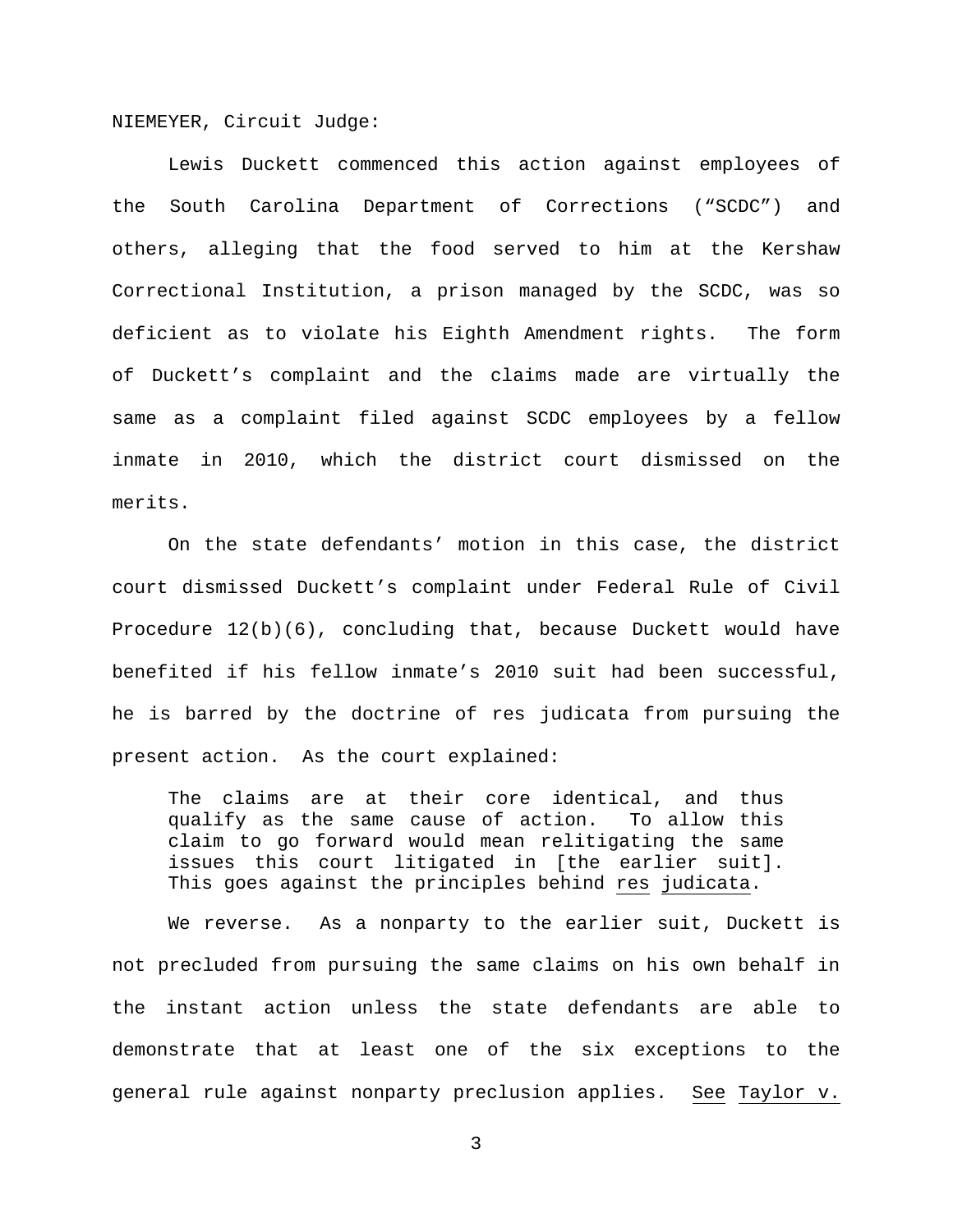Sturgell, 553 U.S. 880, 892-95 (2008). We conclude that the state defendants have not demonstrated that any of the exceptions applies and accordingly reverse the district court's dismissal of Duckett's complaint and remand for further proceedings.

I

On April 4, 2013, Duckett and 15 other inmates at Kershaw, all proceeding pro se, filed a complaint against two SCDC employees and other state officials, challenging, under the Eighth Amendment, the quality of the food served at Kershaw. In the complaint, which is labeled "Class Action Complaint," the inmates alleged that the prison authorities failed to serve food satisfying recommended minimum daily amounts of vitamins and nutrients; that they served insufficient portions; and that they misrepresented food as beef when it was actually made from ground poultry offal and organs, thereby violating the inmates' Eighth Amendment rights. The inmates sought declaratory and injunctive relief, as well as damages. The parties agree that the complaint was drafted by Duckett's fellow inmate, Bernard McFadden, who was also one of the 16 plaintiffs in the action.

On review of the complaint under 28 U.S.C. § 1915, the district court ruled that the complaint "should not be allowed to proceed under one joint action," explaining, among other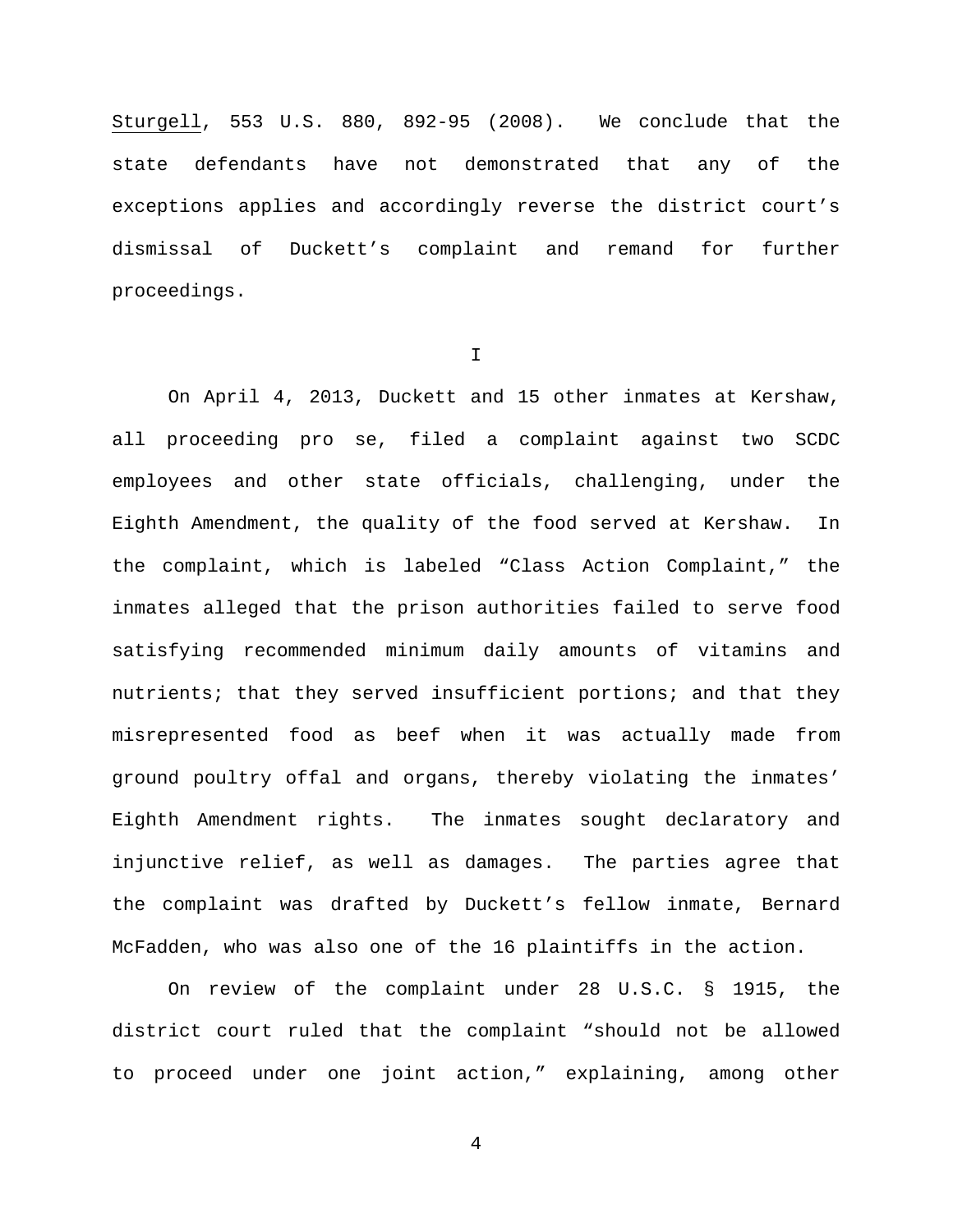things, that the "Plaintiffs have alleged a wide array of illnesses resulting from malnutrition that would require individualized findings." The court accordingly severed the case "into sixteen separate actions, individualized for each Plaintiff," and directed the clerk to file copies of the complaint under new case numbers, a different one for each plaintiff.

Following severance of the action, Duckett paid the required \$350 filing fee out of his prison account and supplemented the allegations of his complaint with further allegations of his specific injury, claiming "Bleeding gums, weight loss, High Cholesterol, teeth damage, [and] Heart burn," among other things.

The state defendants filed a motion under Rule 12(b)(6) to dismiss Duckett's complaint, asserting that "[t]he subject matter of this action ha[d] already been litigated by Plaintiff's privies and a full and final decision on the merits [had been] rendered by this court." They specifically referred to a similar complaint, which the district court had dismissed on the merits, filed by inmate McFadden in 2010 against SCDC employees while McFadden was housed in the Kirkland Correctional Institution, another prison managed by the SCDC.

While the magistrate judge recommended concluding "that neither res judicata nor collateral estoppel bar[s] the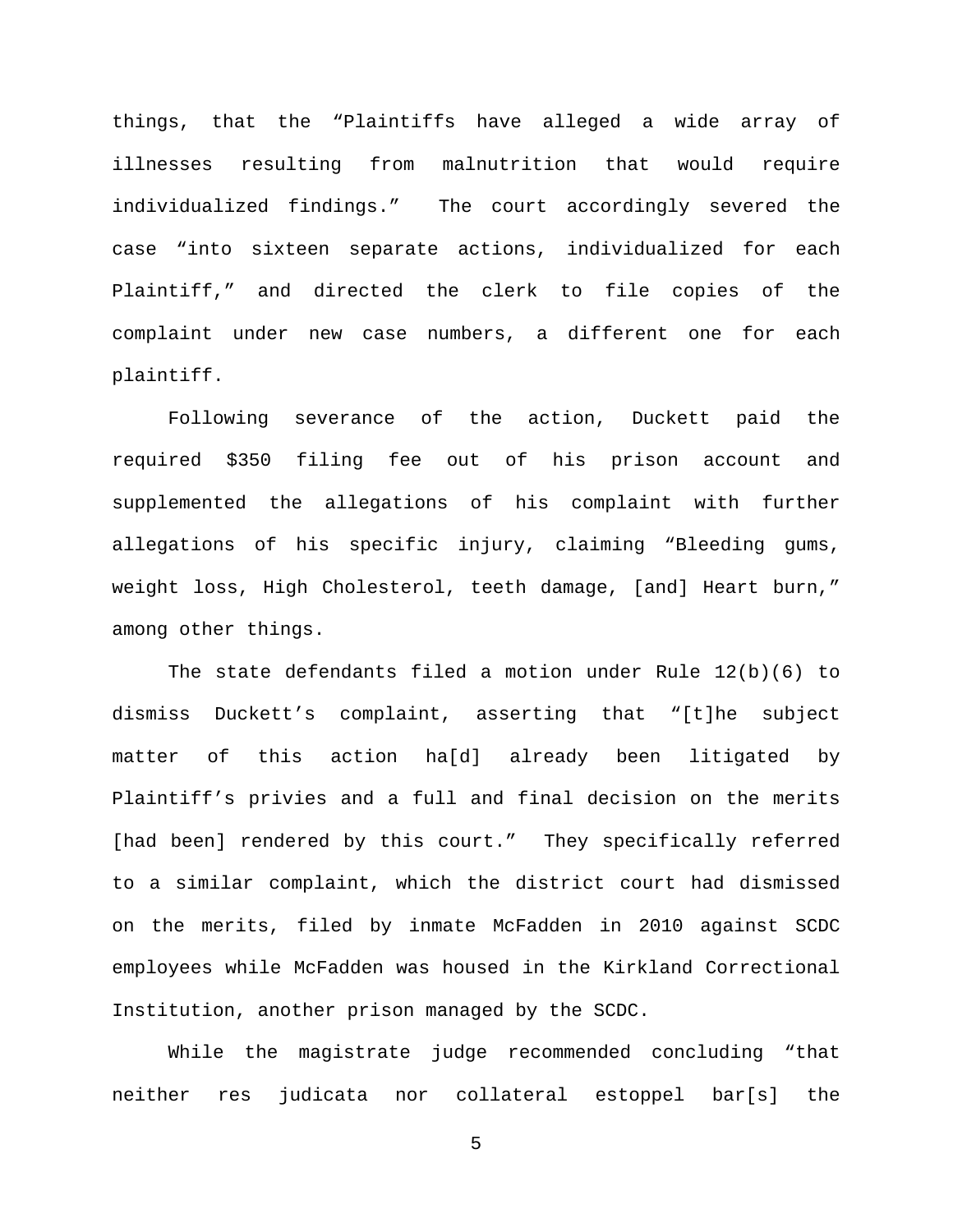plaintiff's complaint," the district court granted the state defendants' motion to dismiss on res judicata grounds by order dated March 19, 2015.<sup>1</sup> In its supporting opinion, the court concluded that Duckett "[was] in privity with Plaintiff McFadden in the prior case," providing the following explanation:

Had McFadden I been a successful suit for Plaintiff, Plaintiff in this case would have benefitted. In McFadden I, the Complaint sought "an Order directing the Defendants to serve nutritious and balanced meals according to the daily recommended food charts." Plaintiff here similarly seeks an Order requiring "a gradual change to daily recommended foods that are<br>balanced and nutritious." Further, as far as any balanced and nutritious." Further, as far as any McFadden I been successful, Plaintiff could have argued collateral estoppel barred Defendants from denying the facts that were litigated and thus would benefit from a favorable decision. Thus, Plaintiff has the same legal right as Plaintiff McFadden, and is in privity.

From the final judgment dismissing Duckett's claims with prejudice, Duckett filed this appeal. By order dated October [2](#page-5-1)7, 2015, we appointed counsel to represent him on appeal.<sup>2</sup>

II

Duckett contends that he is not bound by the judgment in McFadden's 2010 suit because he was not a party to it; he never had his day in court on the issues presented in it; and he had

<span id="page-5-1"></span><span id="page-5-0"></span><sup>&</sup>lt;sup>1</sup> In the same order, the district court dismissed, without prejudice, the claims against defendants Michael Fair, SC District 6, and Boyd Parr, a ruling that Duckett does not challenge on appeal.

 $2$  We are grateful for appointed counsel's able service.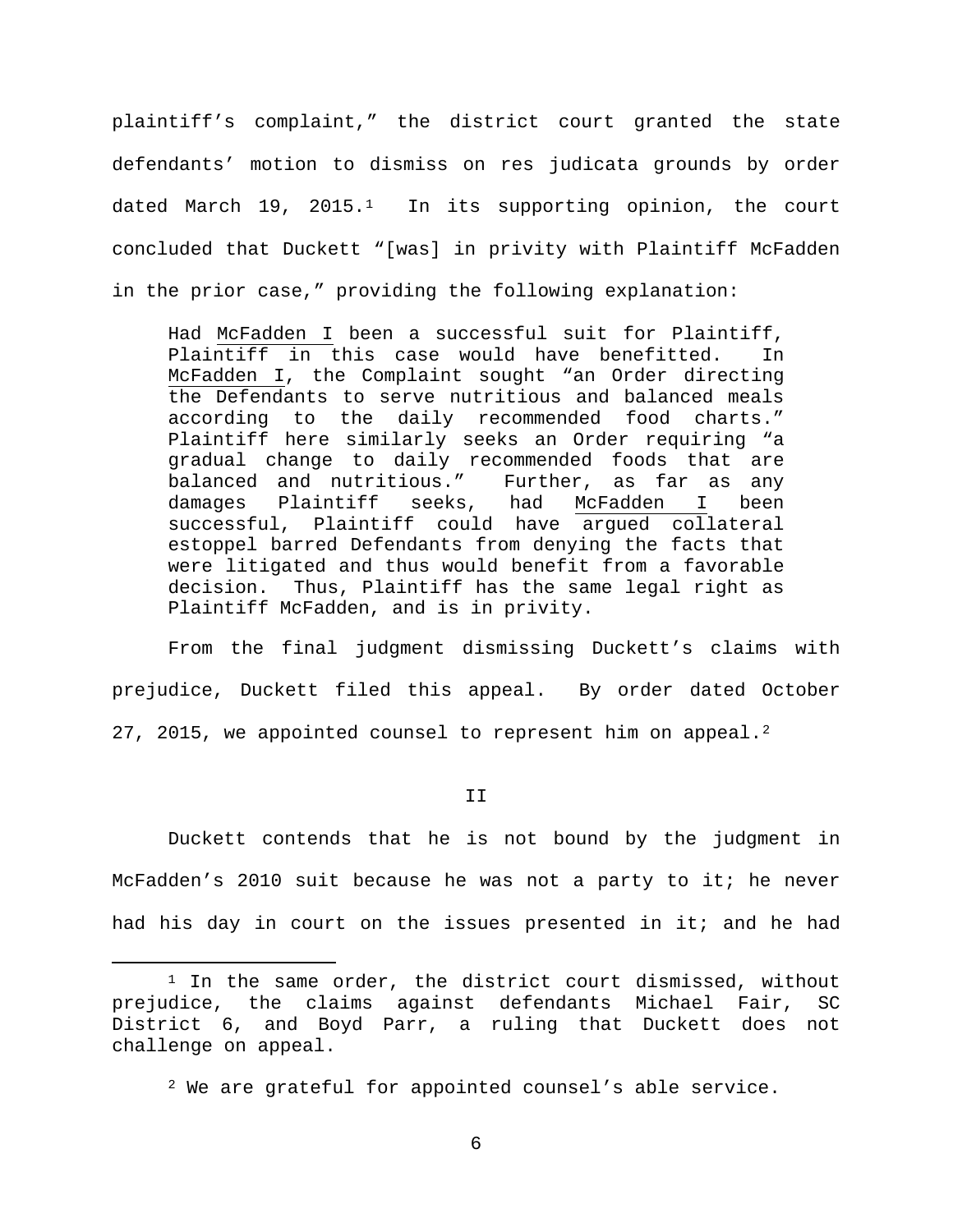"no meaningful way of participating" in it. In short, he argues that he cannot be bound by the judgment in that action unless his circumstances fit into one of the exceptions to the rule against nonparty preclusion recognized in Taylor. He asserts that, because none of the exceptions applies to his circumstances, we should reverse the district court's order dismissing his complaint.

The state defendants contend that Duckett is bound by the judgment in McFadden's 2010 suit because Duckett's interests in this action are "aligned with and even identical to" McFadden's interests in McFadden's 2010 suit and, therefore, Duckett is "in privity" with McFadden. They assert that "'privity' between parties exists, as a matter of law, when the interests of one party are so identified with the interests of another that representation by one party is representation of the other's legal right." The state defendants maintain that the applicability of Taylor to this case is, "at best, minimal," because Taylor rejected a preclusion doctrine based on what is known as "virtual representation" and "did not discuss the concept of privity," on which the district court relied in this case. But even if Taylor were to control, they reason, at least one exception identified in Taylor would apply because Duckett "desires to create a substantive legal relationship with Inmate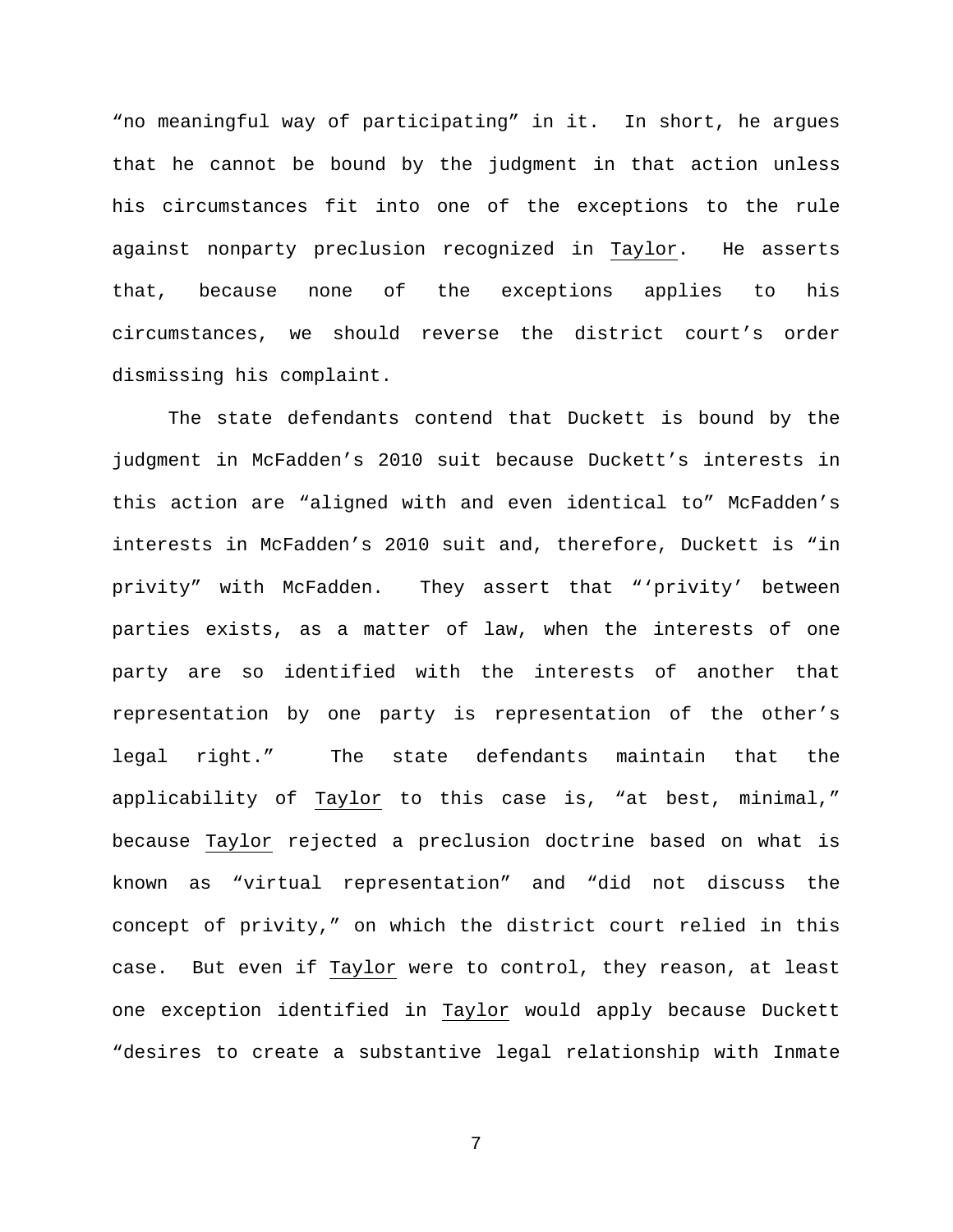McFadden" and is, in this case, "acting as an agent or proxy for Inmate McFadden to re-litigate his claims."

The district court agreed with the state defendants and dismissed Duckett's suit as precluded by the doctrine of res judicata.

The general rule is well established that once a person has had a full and fair opportunity to litigate a claim, the person is precluded, under the doctrine of res judicata, from relitigating it. See New Hampshire v. Maine, 532 U.S. 742, 748- 49 (2001). Sound considerations justify the doctrine. "[P]reclud[ing] parties from contesting matters that they have had a full and fair opportunity to litigate protects their adversaries from the expense and vexation attending multiple lawsuits, conserves judicial resources, and fosters reliance on judicial action by minimizing the possibility of inconsistent decisions." Montana v. United States, 440 U.S. 147, 153-54 (1979). The doctrine of res judicata, or claim preclusion, is applied to bar a suit in light of a prior judgment when three elements are demonstrated: (1) that "the prior judgment was final and on the merits, and rendered by a court of competent jurisdiction in accordance with the requirements of due process"; (2) that "the parties are identical, or in privity, in the two actions"; and (3) that "the claims in the second matter are based upon the same cause of action involved in the earlier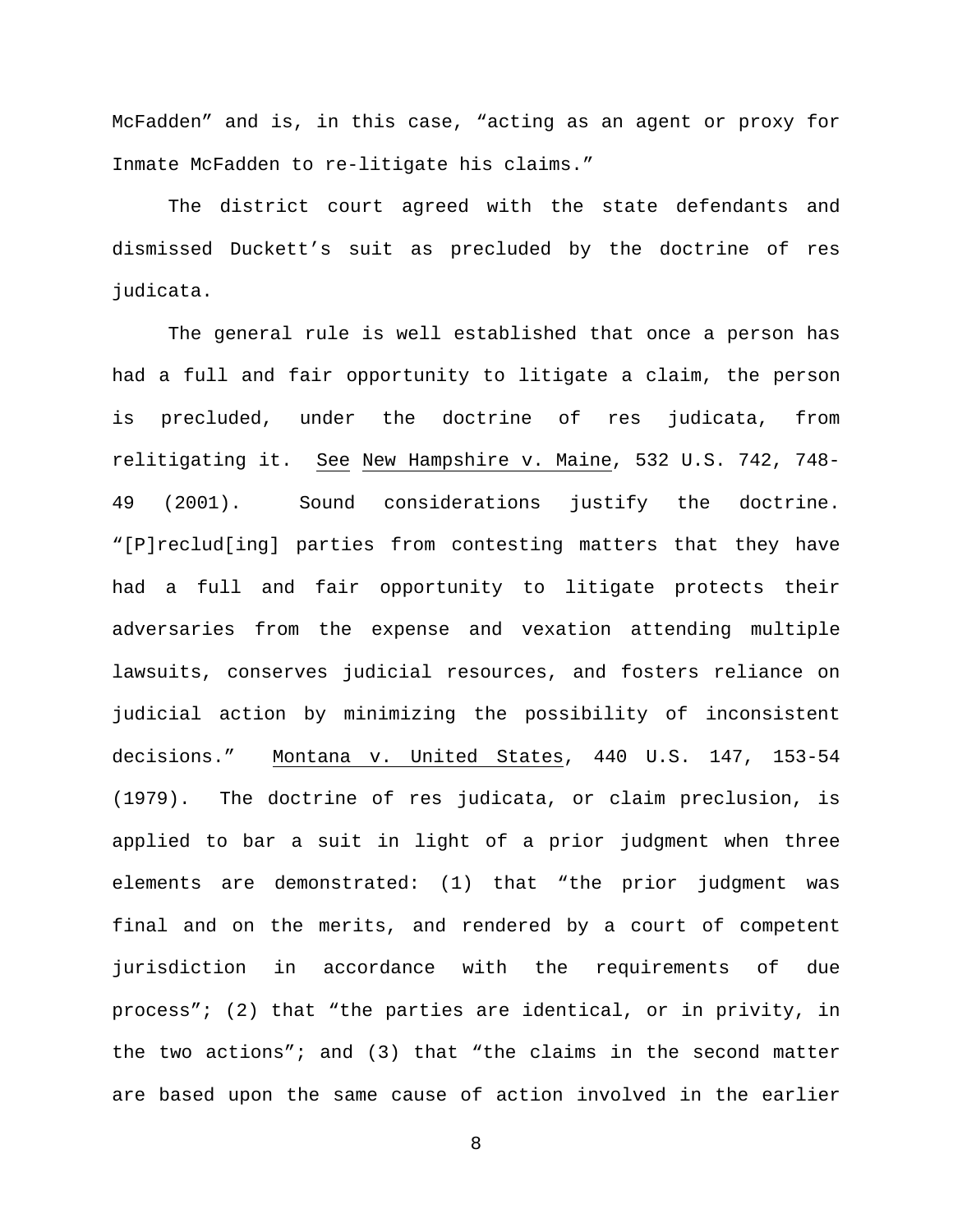proceeding" -- i.e., the claims "arise out of the same transaction or series of transactions, or the same core of operative facts." In re Varat Enterprises, Inc., 81 F.3d 1310, 1315-16 (4th Cir. 1996) (citations omitted).

Thus, in this case, it cannot be disputed that inmate McFadden is precluded from relitigating the claims he asserted and lost in his 2010 suit. The question presented here, however, is whether Duckett's present action, raising the same claims that McFadden made in the 2010 suit, is barred by the doctrine of claim preclusion even though Duckett was not a party to McFadden's 2010 suit and did not participate in it. The answer is provided definitively by Taylor.

In Taylor, the Supreme Court noted that under the "deeprooted historic tradition that everyone should have his own day in court" with a "full and fair opportunity to litigate the claims and issues," a person not designated a party to an action nor served with process in it "is [generally] not bound by a judgment in personam" entered in the action. 553 U.S. at 892-93 (internal quotations marks omitted) (quoting Richards v. Jefferson Cnty., 517 U.S. 793, 798 (1996)). But the general rule has exceptions such that the nonparty may nonetheless be bound by a judgment entered in the action. The Taylor Court identified six such exceptions.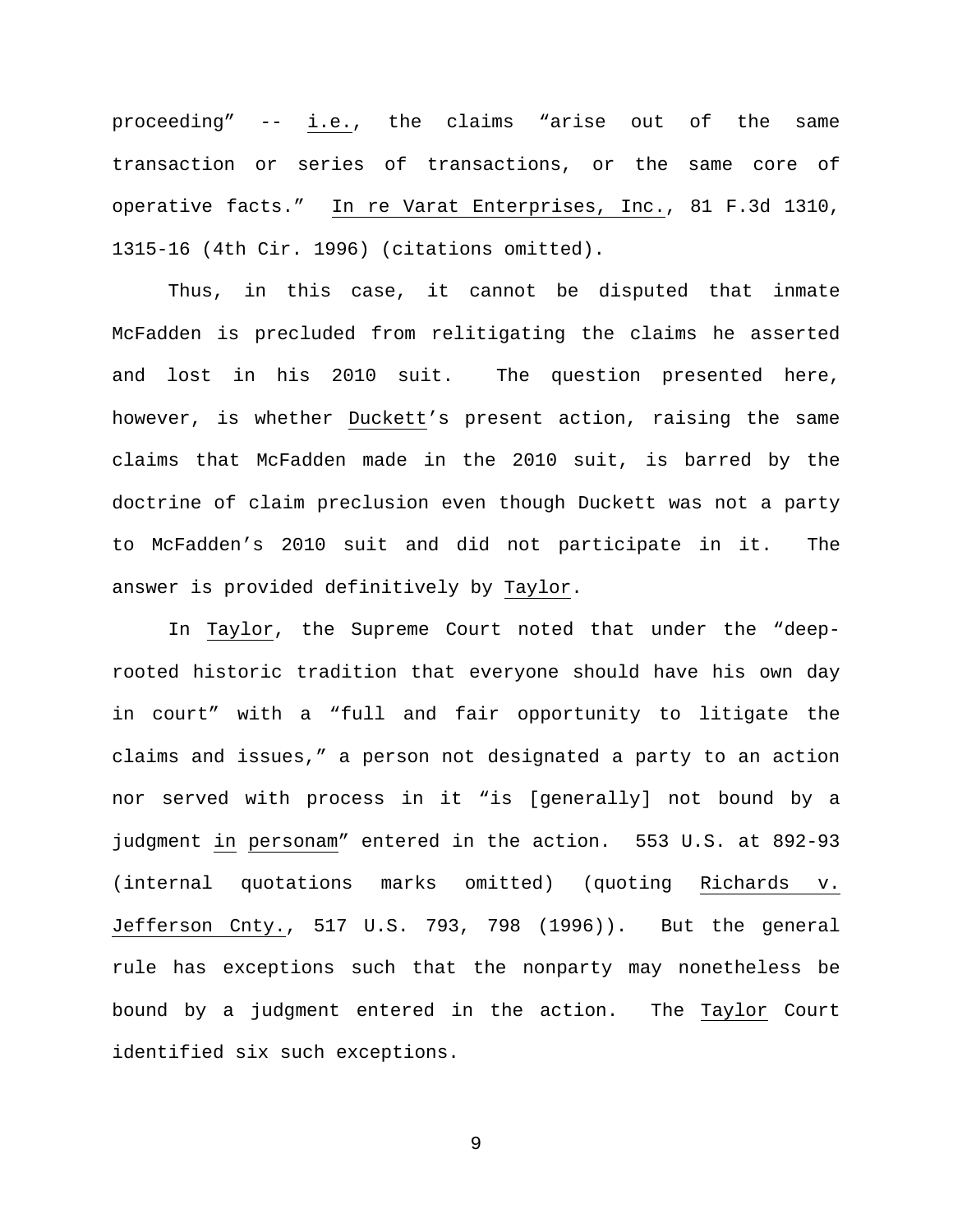First, a nonparty who agrees to be bound by a judgment in an action "'is bound in accordance with the terms of his agreement.'" Taylor, 553 U.S. at 893 (quoting 1 Restatement (Second) of Judgments § 40 (1980)). Second, a nonparty may be bound by a judgment "based on a variety of pre-existing substantive legal relationships" between the nonparty and a party in the action, such as "preceding and succeeding owners of property, bailee and bailor, and assignee and assignor." Id. at 894 (alteration, internal quotation marks, and citation omitted). Third, a nonparty may be bound by a judgment when the nonparty was adequately represented in the action by a party with the same interests, such as in "properly conducted class actions, and suits brought by trustees, guardians, and other fiduciaries." Id. (citations omitted). Fourth, a nonparty is bound by a judgment if the nonparty "'assume[d] control' over the litigation in which that judgment was rendered." Id. at 895 (alteration in original) (quoting Montana, 440 U.S. at 154). Fifth, "a party bound by a judgment may not avoid its preclusive force by relitigating through a proxy," making preclusion "appropriate when a nonparty later brings suit as an agent for a party who is bound by a judgment." Id. And sixth, "in certain circumstances a special statutory scheme may 'expressly foreclos[e] successive litigation by nonlitigants . . . if the scheme is otherwise consistent with due process.'" Id.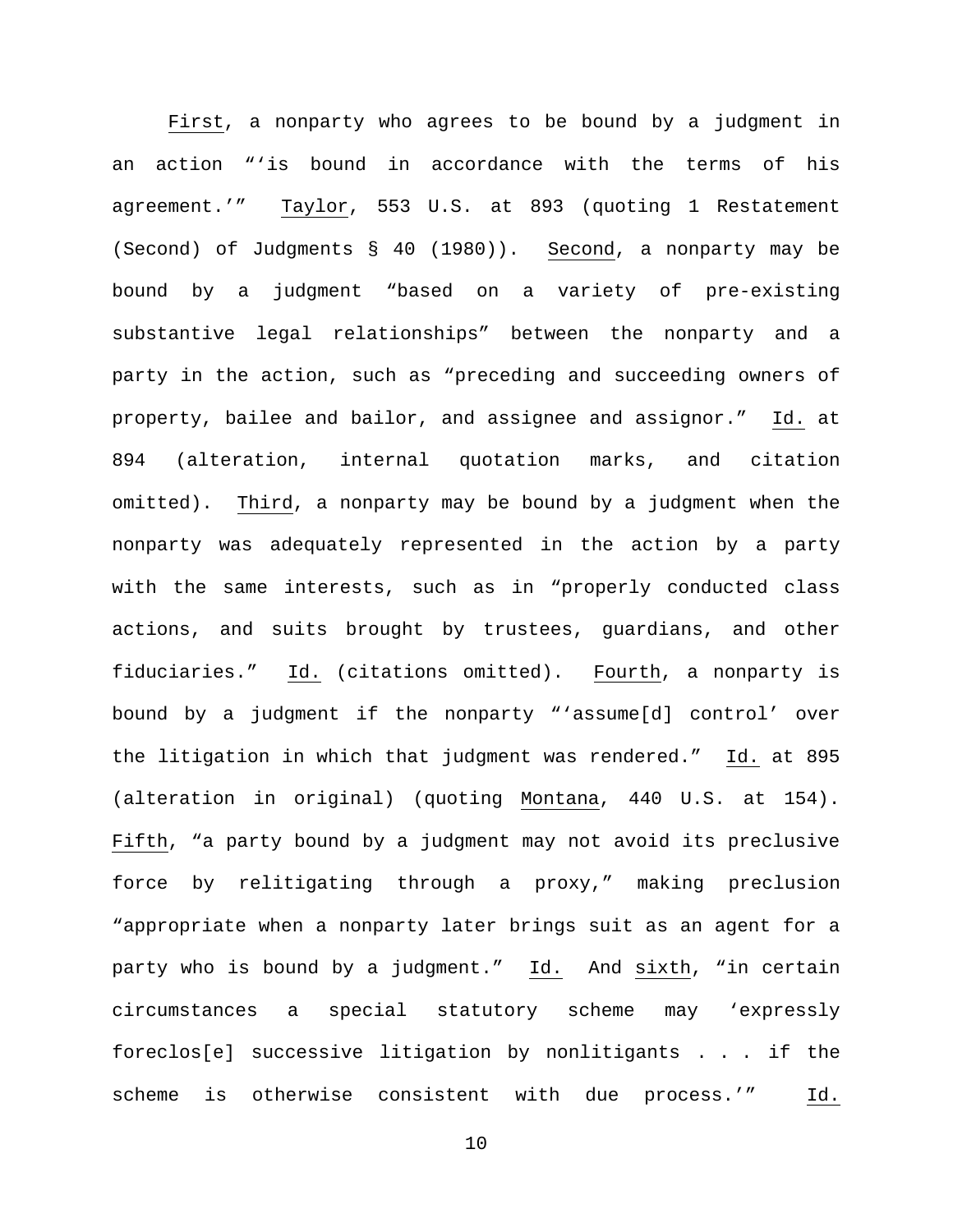(alteration in original) (quoting Martin v. Wilks, 490 U.S. 755, 762 n.2 (1989)).

These six exceptions to the rule against nonparty claim preclusion constitute an exhaustive list for cases such as this. As the Taylor Court stated unequivocally, "The preclusive effects of a judgment in a federal-question case decided by a federal court should . . . be determined according to the established grounds for nonparty preclusion described in this opinion." 553 U.S. at 904 (emphasis added).

Despite the state defendants' arguments to the contrary, therefore, the resolution of the issue presented in this appeal begins and ends with Taylor. While the state defendants correctly point out that the Taylor Court declined to use the term "privity" -- with the Court explaining that it was avoiding the term to prevent confusion, 553 U.S. at 894 n.8 -- no one can seriously dispute that the Court nonetheless sought to provide a comprehensive synthesis of the "discrete exceptions that apply in 'limited circumstances'" to the "fundamental . . . rule that a litigant is not bound by a judgment to which she was not a party," id. at 898 (quoting Martin, 490 U.S. at 762 n.2). Consequently, the question of whether the judgment in McFadden's 2010 suit bars Duckett from pursuing his claims in this case must be determined according to the grounds for nonparty preclusion described in Taylor. See id. at 904.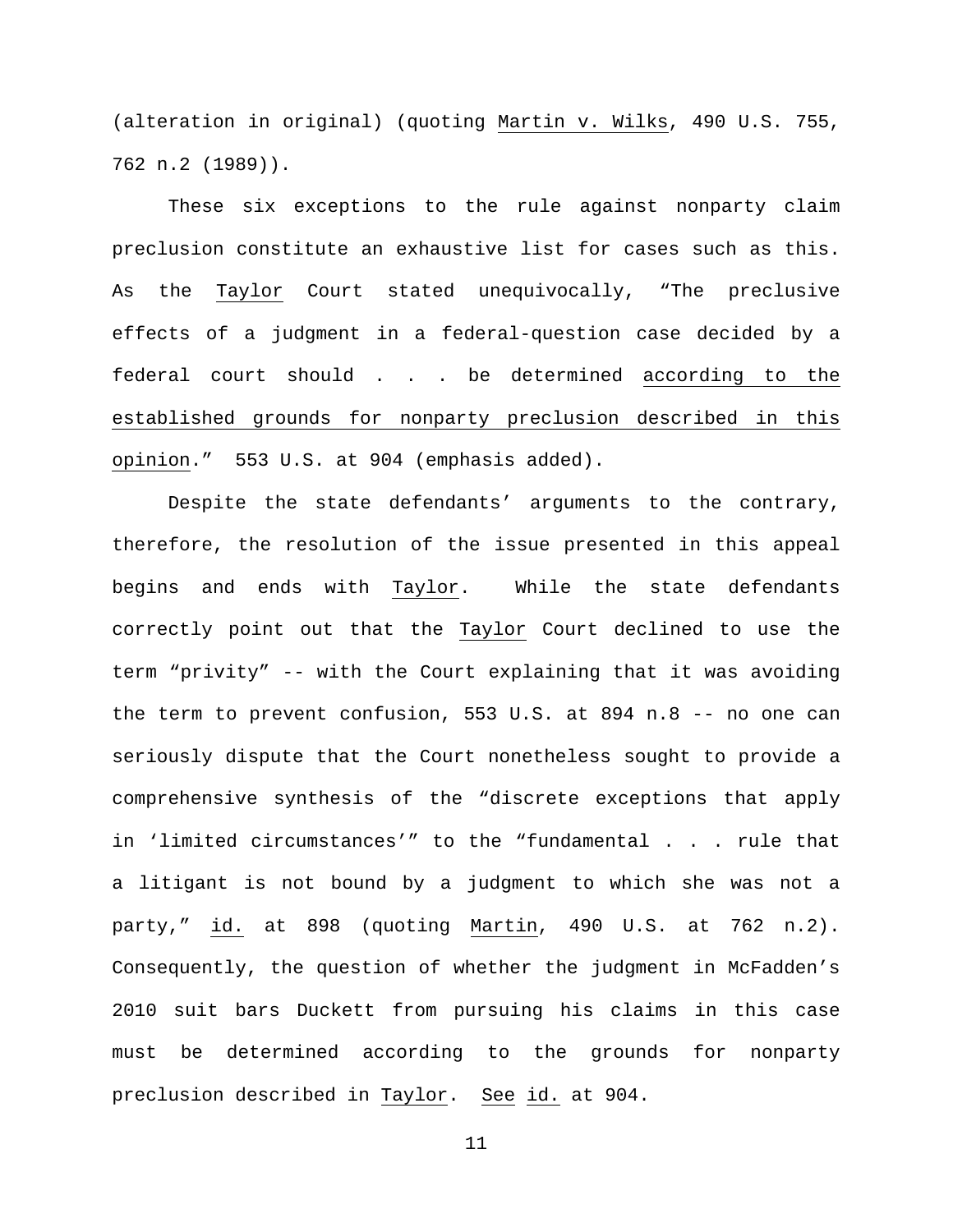Turning to this case, the relevant facts to consider are those alleged in Duckett's complaint and the undisputed record facts from McFadden's 2010 suit, of which the district court in this case took judicial notice. See Andrews v. Daw, 201 F.3d 521, 524 n.1 (4th Cir. 2000). These facts show that, in 2010, McFadden, while incarcerated at Kirkland, filed a complaint alleging that SCDC employees had served deficient food and thereby violated his Eighth Amendment rights. The district court dismissed that action on the merits. Duckett was not a party to that action, nor was he in any way involved in its process. Indeed, he was, at the time, incarcerated at Kershaw, a different prison.

After McFadden was transferred from Kirkland to Kershaw, he drafted a complaint on behalf of himself and 15 other inmates, including Duckett, to challenge the adequacy of the food served at Kershaw. This complaint made the same claims that McFadden had made in 2010 while at Kirkland. When the district court severed the action, requiring each inmate to prosecute his own claims, Duckett did indeed pursue his own, using the McFaddendrafted complaint and adding his own allegations about the injuries he claimed to be suffering. The district court dismissed Duckett's action because the complaint was virtually identical to McFadden's 2010 complaint that had been dismissed, stating that "to go forward would mean relitigating the same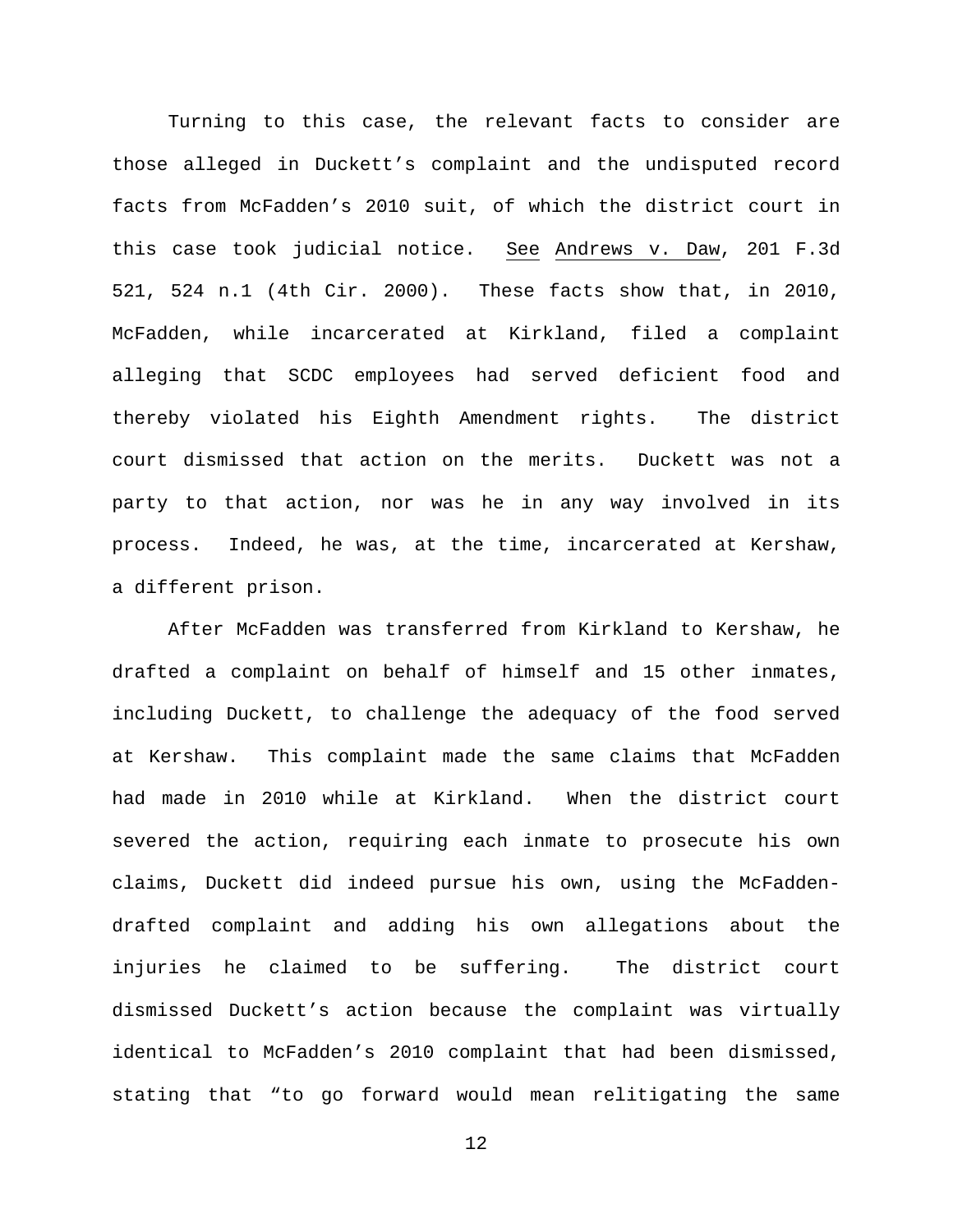issues this court litigated in McFadden I. This goes against the principles behind res judicata." Because Duckett was not a party to McFadden's 2010 suit and was not served in that action, however, he cannot be bound by the judgment of dismissal in that action unless one of the six Taylor exceptions applies.

It appears undisputed that four of the six Taylor exceptions clearly have no applicability here. There is no indication that Duckett agreed to be bound by the judgment in McFadden's 2010 suit (exception one); that McFadden represented Duckett in the 2010 suit through a class action mechanism or other type of representational action, such that McFadden functioned as Duckett's trustee, guardian, or fiduciary (exception three); that Duckett assumed control over McFadden's 2010 suit (exception four); or that Duckett's action implicated a special statutory scheme limiting relitigation (exception six).

As to the second Taylor exception, which applies based on "a variety of pre-existing substantive legal relationships between the person to be bound [in the current action] and a party to the [previous] judgment," Taylor, 553 U.S. at 894 (alteration, internal quotation marks, and citation omitted), the state defendants suggest, almost in passing, that this exception applies here. But this casual assertion misunderstands the nature of the exception, which is reserved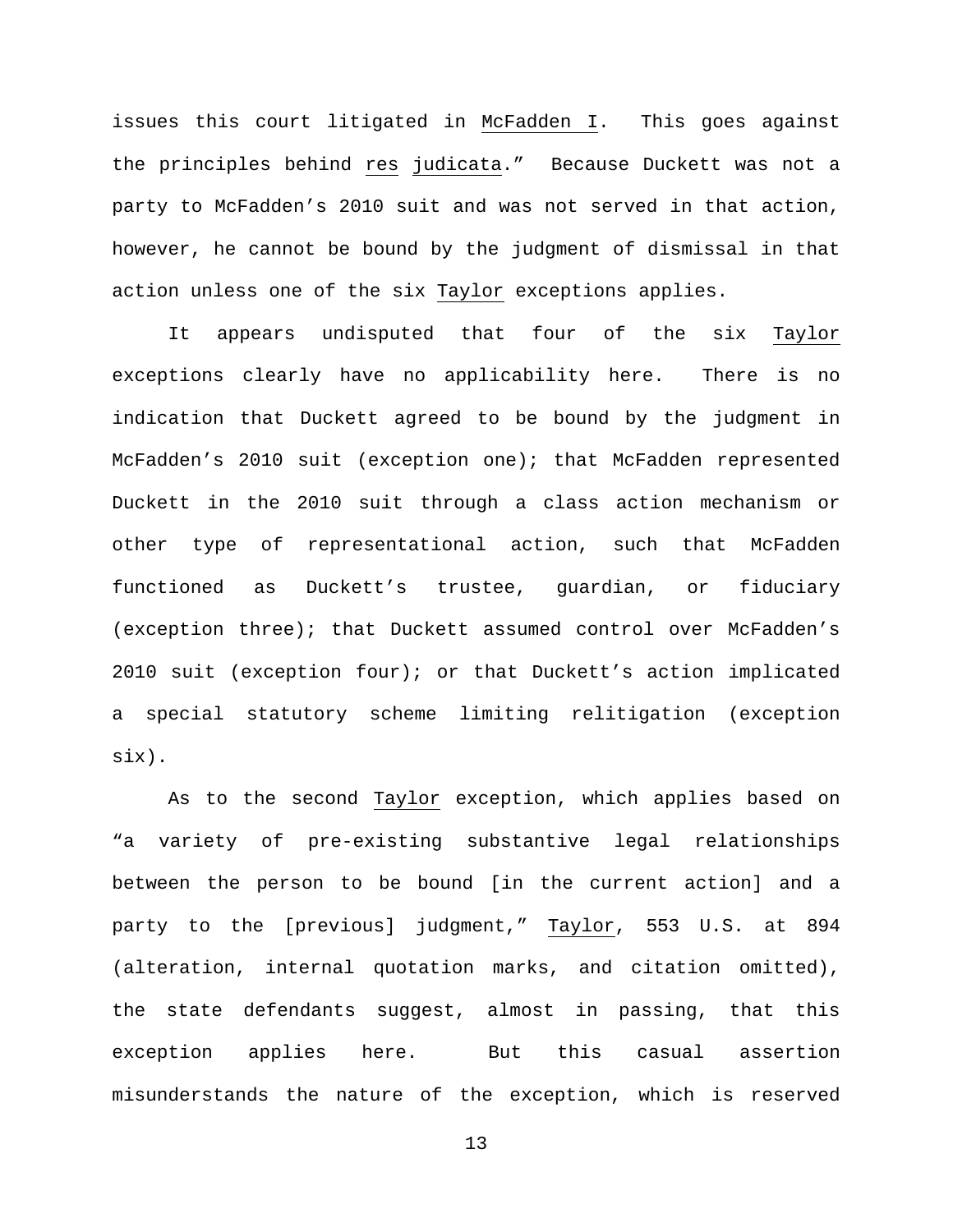for a variety of legal, property-based relationships. As the Taylor Court explained, relationships qualifying under the second exception include "preceding and succeeding owners of property, bailee and bailor, and assignee and assignor," noting further that this exception "originated 'as much from the needs of property law as from the values of preclusion by judgment.'" Id. (quoting 18A Charles Alan Wright, Arthur R. Miller & Edward H. Cooper, Federal Practice and Procedure § 4448 (2d ed. 2002)). Nothing in this record hints of any qualifying substantive legal relationship between Duckett and McFadden that might implicate the second exception.

The state defendants' argument for nonparty preclusion therefore can rest only, if at all, on the fifth exception, which would preclude Duckett from bringing his suit "as a representative or agent of [McFadden] who is bound by the prior adjudication." Taylor, 553 U.S. at 905. But nothing in the record supports this exception, which, in essence, is aimed at precluding McFadden from relitigating his 2010 case by using Duckett as his foil. To be sure, McFadden apparently drafted the original complaint in this case for himself and 15 other inmates, and, indeed, Duckett has referred to McFadden as a "jailhouse lawyer." But such jailhouse-lawyer assistance does not prove that Duckett is acting "subject to the control" of McFadden for the purpose of pursuing McFadden's claim. Id. at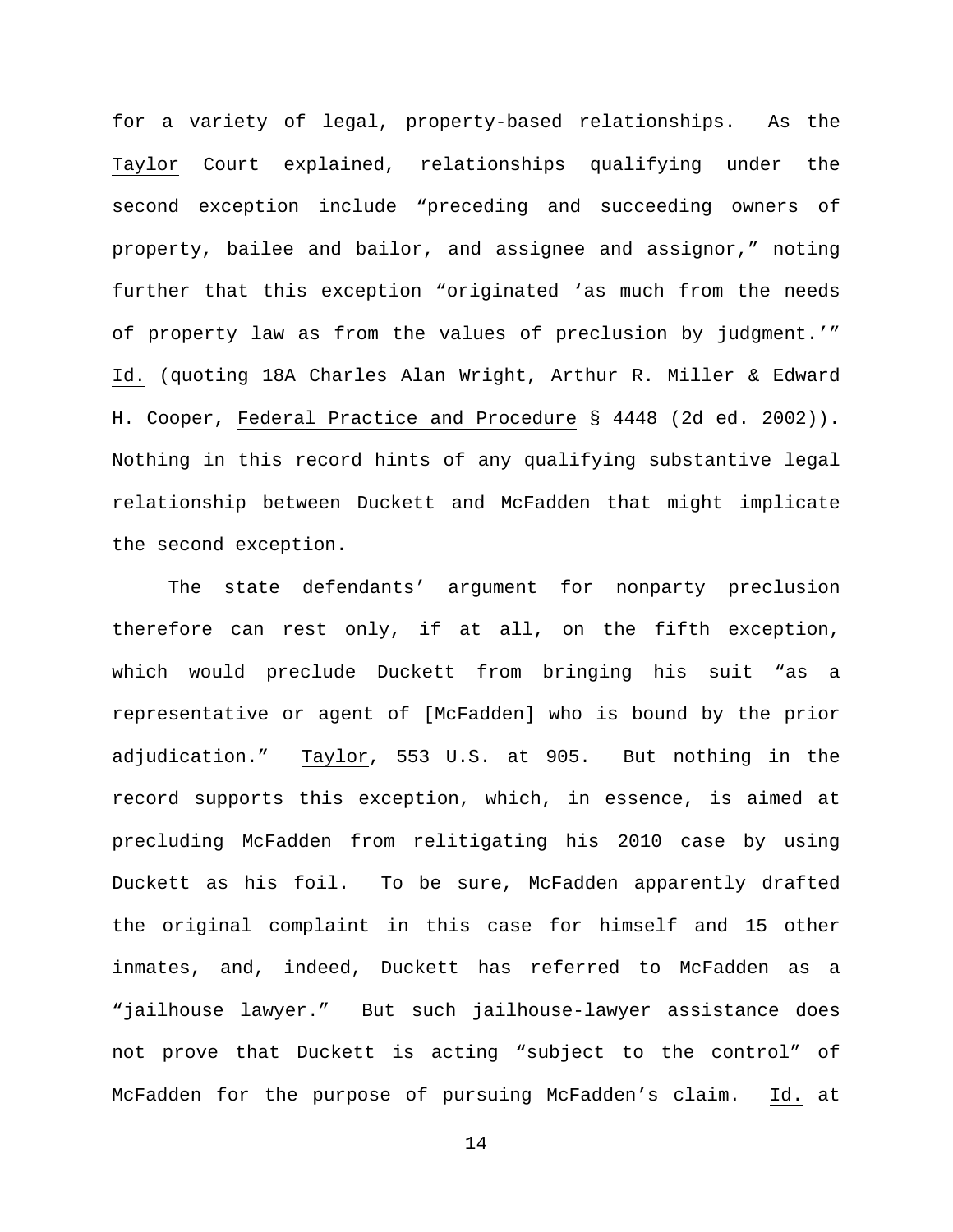906. To the contrary, the record indicates that Duckett used McFadden's assistance to pursue his own claim. Duckett signed the original complaint as a plaintiff, and his joinder was consistent with his own earlier grievance about the institution's food, which he filed in May 2012, nearly a year before this action was commenced. In addition, when Duckett's claim was severed from the claims of the other 15 inmates, Duckett paid the filing fee from his own prison account and supplied the court with language, in his own words, describing the nature of his personal injuries. Nothing in the record suggests that Duckett was acting as an agent for McFadden to pursue McFadden's claims or that McFadden was serving as some form of "puppeteer" controlling Duckett, as the state defendants argue. Taylor's fifth exception thus does not apply to this case.

At bottom, we conclude that the state defendants have failed, at this stage, to meet their burden of demonstrating the applicability of any of the six Taylor exceptions to the rule against nonparty preclusion. Accordingly, as a nonparty to McFadden's 2010 suit, Duckett is not barred by a judgment in that suit from pursuing his own similar claims in this action. The district court's judgment dismissing Duckett's complaint